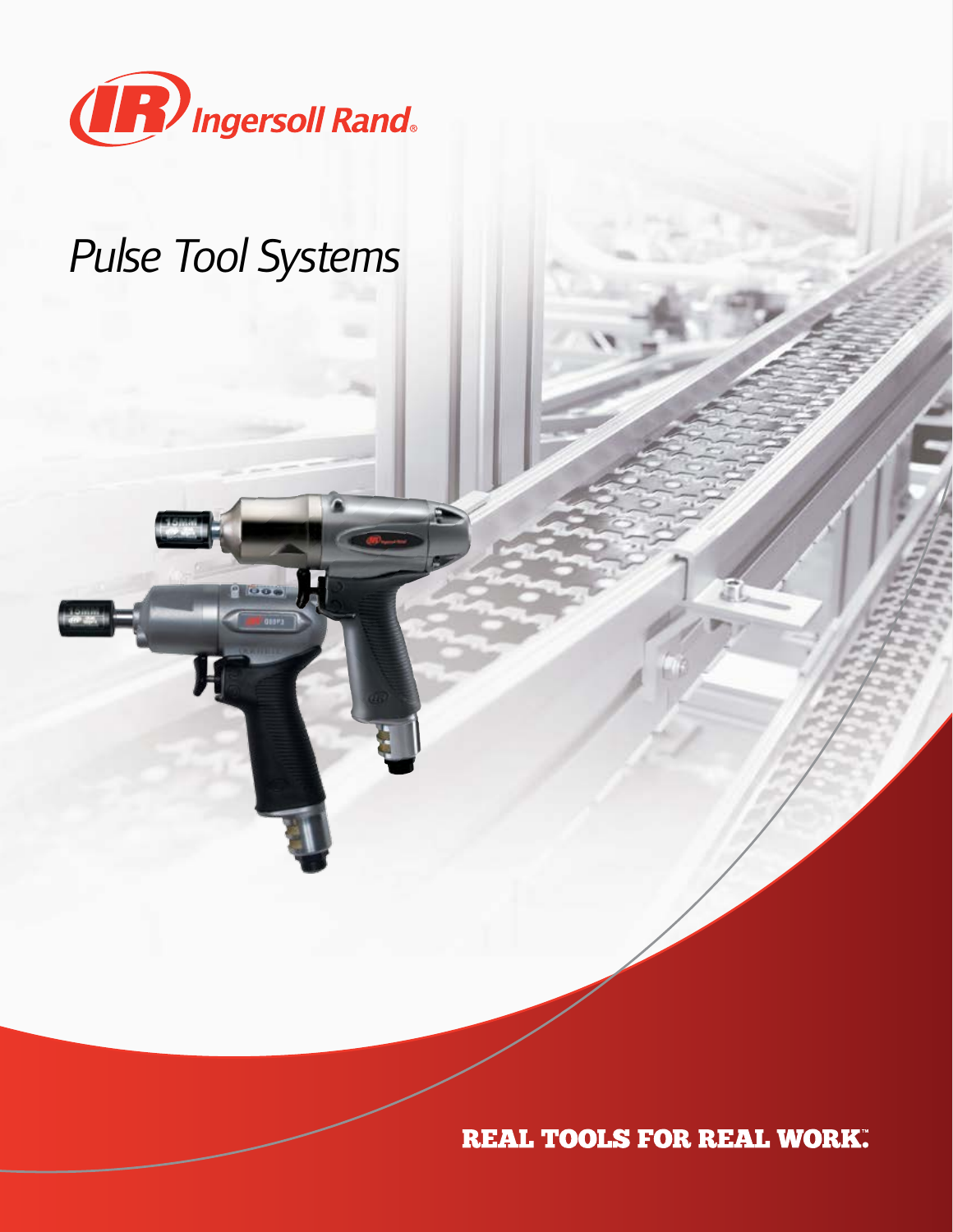# Because every assembly is critical

There's much more to an assembly application than merely putting wrench to bolt. It's an intricate matter of linking tool users and fasteners to deliver an uncompromised combination of ergonomics, speed, and accuracy.

### The solution: Ingersoll Rand Pulse Systems.

At Ingersoll Rand, we have extensive experience with threaded fastening processes. For over 100 years, we've worked with many of the world's leading manufacturers in various industries, and we understand the interface of the tool and operator. We know how to leverage the power of ergonomicaly designed equipment to maximize productivit and inspire progress.

#### **Durability**

• High-speed, reactionless fastening with a power-to-weight ratios similar to impact tools

#### **Comfort**

• Enhanced ergonomics for operator providing comfortable grip, low vibration and noise, and reactionless one handed operation

#### **Reliability**

- Consistent torque with fully customizeable operator feedback, process control, and data output options
- Proven performance in high and low torque models

#### Speed

- Non-Shut Off: 5,500 7,000 RPM
- Shut Off: 5,000 10,000 RPM



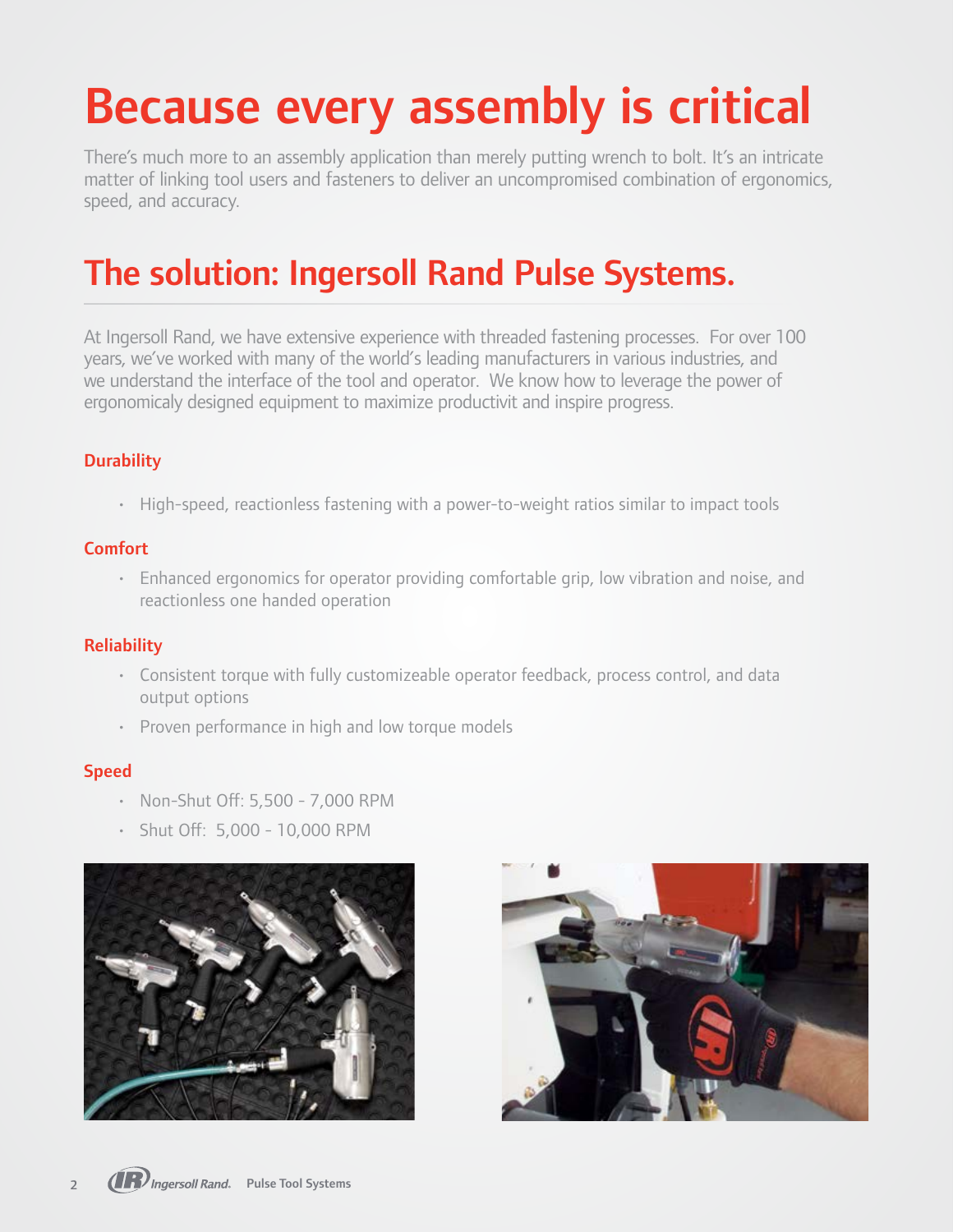### Standard Pulse Tools Q Series

Ingersoll Rand offers a full line of standard shutoff and non-shutoff pulse tools in pistol, angle, and in-line configurations to meet your needs. These extremely lightweight tools offer excellent power, speed, accuracy, and ergonomics.

The Q-Series is the latest generation of pulse tools engineered with the end-user in mind making them the tools of choice for operators looking for the best combination of speed, ergonomics, and accuracy.



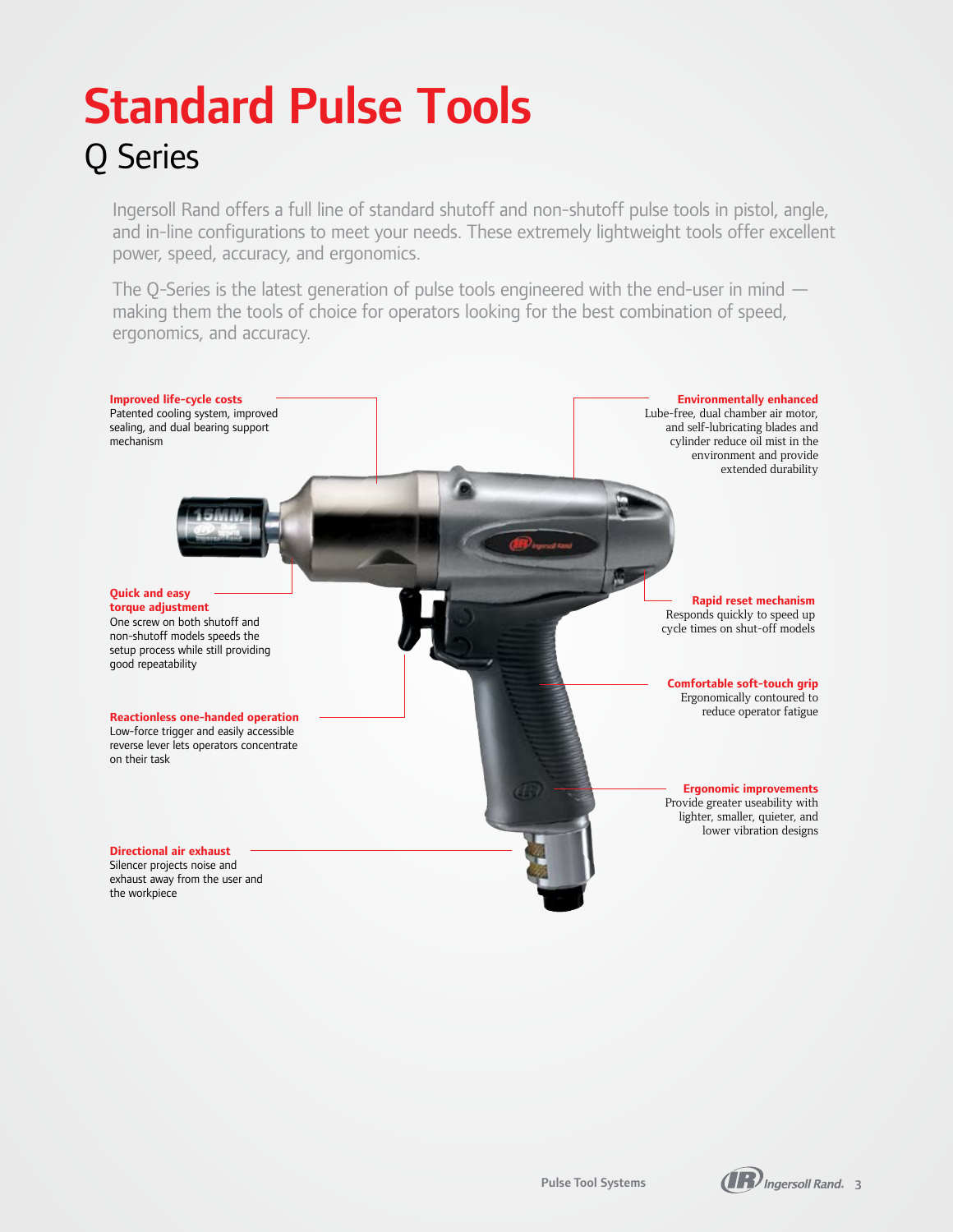# Shut off Pulse Tools

#### **Features**

- Torque range: 3 155 ft lbs ( 4.5 210 NM)
- Speeds: 4,000 7,000 rpm
- Easy torque adjustment for quick setup
- Auto-shut off feature stops airflow to tool when cycle is complete
- High-speed, compact, lightweight design
- Ergonomic design provides comfortable grip, low vibration and noise and reactionless one-handed operation
- Auto-shut off limits air consumption and tool wear
- Deters early throttle release; recommended when improved error-proofing is desired

|                | 讆                    |                         | $1$ min. | 2         | <b>P</b>  | ₩<br>$\overline{A}$ | $\left( 0\right)$    |      |
|----------------|----------------------|-------------------------|----------|-----------|-----------|---------------------|----------------------|------|
| <b>Model</b>   | <b>Fastener Size</b> | ft-Ibs (Nm)             | rpm      | lbs (kg)  | in (mm)   | in $(mm)$           | in.                  | cfm  |
| <b>PISTOL</b>  |                      |                         |          |           |           |                     |                      |      |
| QS50P3         | M <sub>5</sub>       | $3 - 6(4.5 - 8)$        | 4300     | 2.1(0.95) | 6.5(164)  | 0.9(23)             | 3/8''<br>l H         | 8.9  |
| QS50PQ1        | M <sub>5</sub>       | $3 - 6(4.5 - 8)$        | 4300     | 2.1(0.95) | 6.5(164)  | 0.9(23)             | $\bigcirc$<br>1/4''  | 8.9  |
| QS60P3         | M6                   | $5.1 - 11.4 (7 - 15.5)$ | 5300     | 2.4(1.1)  | 6.5(164)  | 0.9(23)             | 3/8''<br>- 1         | 12   |
| 0S60P01        | M6                   | $4.4 - 9.6(6 - 13)$     | 5300     | 2.1(1)    | 6.5(164)  | 0.9(23)             | $\bigcirc$<br>1/4''  | 12   |
| QS70P3         | M6 - M8              | $11.1 - 23.6(15 - 32)$  | 6800     | 2.4(1.1)  | 7(177)    | 0.9(23)             | 3/8''<br>- 1         | 13   |
| QS70PQ1        | M6 - M8              | $9.6 - 20.7(13 - 28)$   | 6800     | 2.4(11)   | 7(177)    | 0.9(23)             | $\mathbf O$<br>1/4'' | 13   |
| QS80P3         | M8                   | $22.1 - 40.6(30 - 55)$  | 6800     | 2.4(1.1)  | 7.4 (187) | 1(25)               | 3/8''                | 16   |
| OS110P4        | $M10 - M12$          | $37 - 64(50 - 85)$      | 5800     | 3.3(1.51) | 7.6(194)  | 2.2(57)             | 1/2"<br>⊓            | 17.7 |
| QS120P4        | M12                  | $52 - 85(70 - 115)$     | 5400     | 3.9(1.8)  | 7.9 (201) | 2.4(62)             | П<br>1/2"            | 18.4 |
| OS140P4        | M14                  | $81 - 110(110 - 150)$   | 5200     | 4.6(2.1)  | 8.4 (214) | 2.6(65)             | 1/2"<br>Γŀ           | 25   |
| <b>OS150P6</b> | M16                  | 103 - 155 (140 - 210)   | 4400     | 6.5(3)    | 9.3(237)  | 1.5(39)             | 3/4''                | 25   |

| <b>Model</b>  |             |             |                 |
|---------------|-------------|-------------|-----------------|
| OS50 - OS80   | 70 - 78 dba | $1/4$ " NPT | $3/8$ " (10 mm) |
| OS110 - OS150 | 80 - 86 dba | $1/4$ " NPT | $3/8$ " (10 mm) |

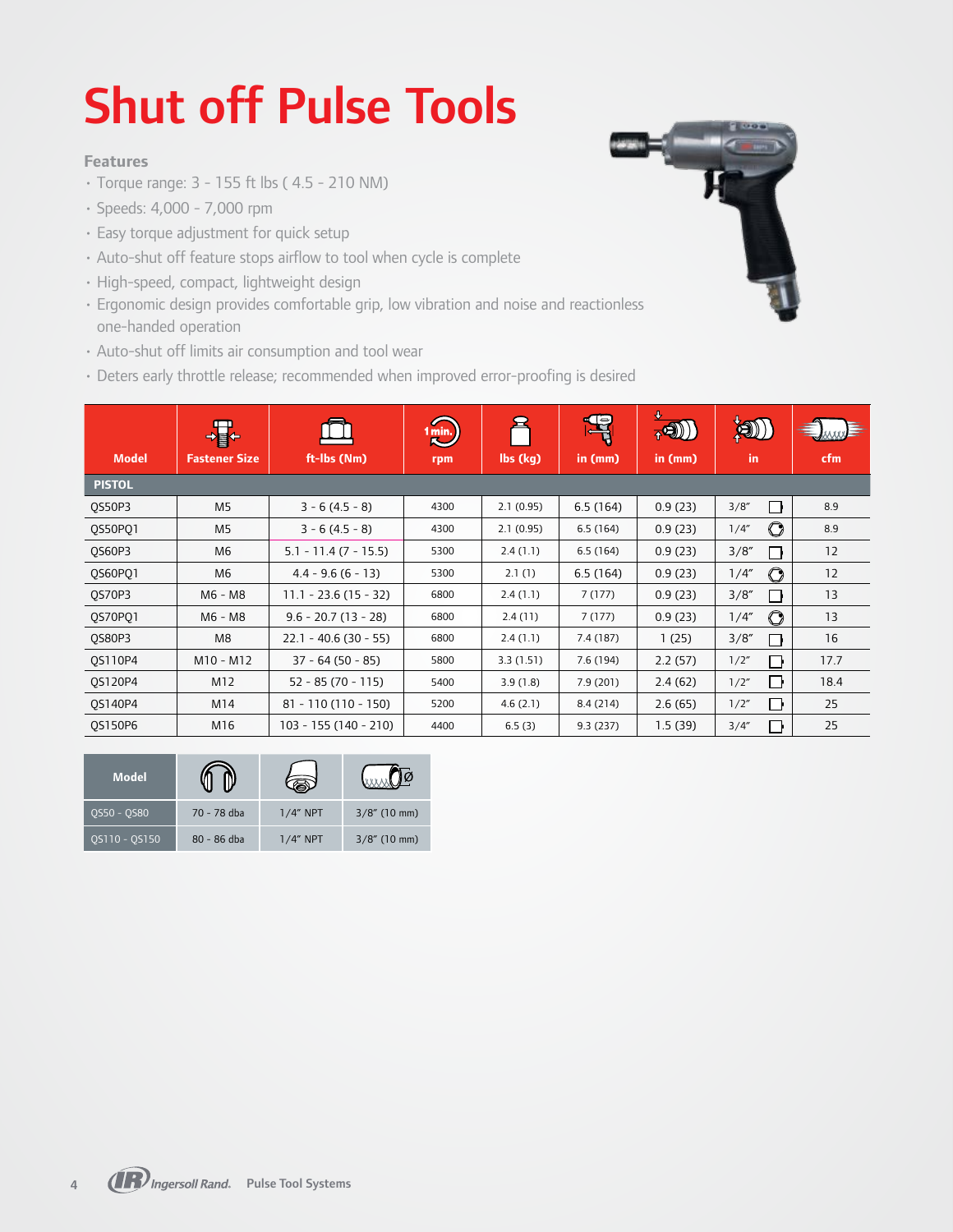# Non-Shut off Pulse Tools

#### **Features**

- Torque range: 6 258 ft-lbs (7.5 350 NM)
- Speeds: 4,000 9,300 rpm
- Easy torque adjustment for quick setup
- Extremely lightweight, compact, and fast
- World-class power-to-weight ratio
- Ergonomic design provides comfortable grip, low vibration and noise, and reactionless one-handed operation
- Environmentally enhanced lube-free, dual-chamber air motor, and self-lubricating blades and cylinder reduce oil mist
- Non-shut-off tools are recommended for the majority of applications where speed and ergonomics are important

|               |                      |                        | 1 min. |           | $\Box$    | ₩<br>$_{\mathsf{A}} \mathbf{Q}$ | 4)                             |     |  |
|---------------|----------------------|------------------------|--------|-----------|-----------|---------------------------------|--------------------------------|-----|--|
| <b>Model</b>  | <b>Fastener Size</b> | ft-Ibs (Nm)            | rpm    | lbs (kg)  | in (mm)   | in (mm)                         | in.                            | cmf |  |
| <b>PISTOL</b> |                      |                        |        |           |           |                                 |                                |     |  |
| 100PO1        | M4 - M5              | $5.5 - 8(7.5 - 11)$    | 9300   | 1.6(0.7)  | 5.6(142)  | 0.7(18)                         | $\bigcirc$<br>1/4''            | 12  |  |
| <b>Q60P3</b>  | M <sub>6</sub>       | $10 - 16(13 - 22)$     | 4000   | 1.8(0.8)  | 5.1(130)  | 0.9(22)                         | 3/8''<br>l k                   | 11  |  |
| 060P01        | M <sub>6</sub>       | $8 - 15(11 - 20)$      | 4000   | 1.8(0.8)  | 5.1(130)  | 0.9(22)                         | $\bigcirc$<br>1/4''            | 11  |  |
| 070P3         | M6 - M8              | $18 - 25(24 - 35)$     | 7000   | 1.8(0.8)  | 5.2(131)  | 0.9(22)                         | 3/8''                          | 11  |  |
| Q70PQ1        | M6 - M8              | $15 - 20(20 - 28)$     | 7000   | 1.8(0.8)  | 5.2(131)  | 0.9(22)                         | $\bigcirc$<br>1/4''            | 12  |  |
| Q80PQ1        | M <sub>8</sub>       | $18 - 25(24 - 35)$     | 7000   | 1.9(0.9)  | 5.4 (138) | 0.9(22)                         | $\mathbf{\circ}$<br>1/4''      | 12  |  |
| <b>Q80P3</b>  | M <sub>8</sub>       | $24 - 37(34 - 50)$     | 7000   | 1.9(0.9)  | 5.4(138)  | 0.9(22)                         | ∩<br>3/8''                     | 12  |  |
| Q90P3         | M8 - M10             | $35 - 48(47 - 65)$     | 6500   | 2.1(1.0)  | 5.8 (148) | 0.9(23)                         | 3/8''<br>−⊧                    | 14  |  |
| Q110P4        | M10 - M12            | $44 - 70(60 - 95)$     | 5500   | 3.0(1.4)  | 6.5(164)  | 1.1(27)                         | 1/2"<br>l b                    | 20  |  |
| Q120P4        | M12                  | $70 - 95(95 - 130)$    | 6600   | 3.7(1.7)  | 6.9(175)  | 1.3(29)                         | 1/2"<br>— ⊧                    | 20  |  |
| 0140P4        | M14                  | $95 - 118(130 - 160)$  | 5400   | 4.9(2.2)  | 7.5(190)  | 1.3(33)                         | ∩<br>1/2"                      | 30  |  |
| 140P6         | M16                  | $118 - 199(160 - 270)$ | 3200   | 6.8(3.1)  | 8.9(226)  | 1.4(36)                         | 3/4''<br>∣ ∤                   | 26  |  |
| 3000P         | M16 - M18            | 170 - 258 (230 - 350)  | 4700   | 10.1(4.6) | 9.7(246)  | 1.6(40)                         | 3/4''<br>∩                     | 10  |  |
| <b>INLINE</b> |                      |                        |        |           |           |                                 |                                |     |  |
| 180SO1        | M4 - M6              | $11 - 18(15 - 24)$     | 9000   | 20(0.9)   | 8.7(221)  | 0.9(22)                         | $\bigcirc$<br>1/4''            | 9   |  |
| 280SO1        | M6 - M8              | $15 - 23(20 - 31)$     | 8000   | 21(10)    | 9.0(229)  | 0.9(22)                         | $\mathbf{\mathcal{O}}$<br>1/4" | 11  |  |
| 380SQ1        | M <sub>8</sub>       | $21 - 30(29 - 40)$     | 8500   | 26(1.2)   | 9.1(231)  | 1.0(25)                         | $\mathbf{\circ}$<br>1/4"       | 11  |  |
| <b>ANGLE</b>  |                      |                        |        |           |           |                                 |                                |     |  |
| 500A          | M6 - M8              | $21 - 29(29 - 39)$     | 7000   | 3.3(1.5)  | 10.5(267) | 1.1(27)                         | 3/8''<br>Ιŀ                    | 11  |  |

| <b>Model</b> |               |             |                 |
|--------------|---------------|-------------|-----------------|
| 060 - 080    | 71 - 75 dBa   | $1/4$ " NPT | $3/8$ " (10 mm) |
| Q790P - Q140 | 78 - 83 dBa   | $1/4$ " NPT | $3/8$ " (10 mm) |
| $100 - 3000$ | $76 - 83$ dBa | $1/4$ " NPT | $3/8$ " (10 mm) |



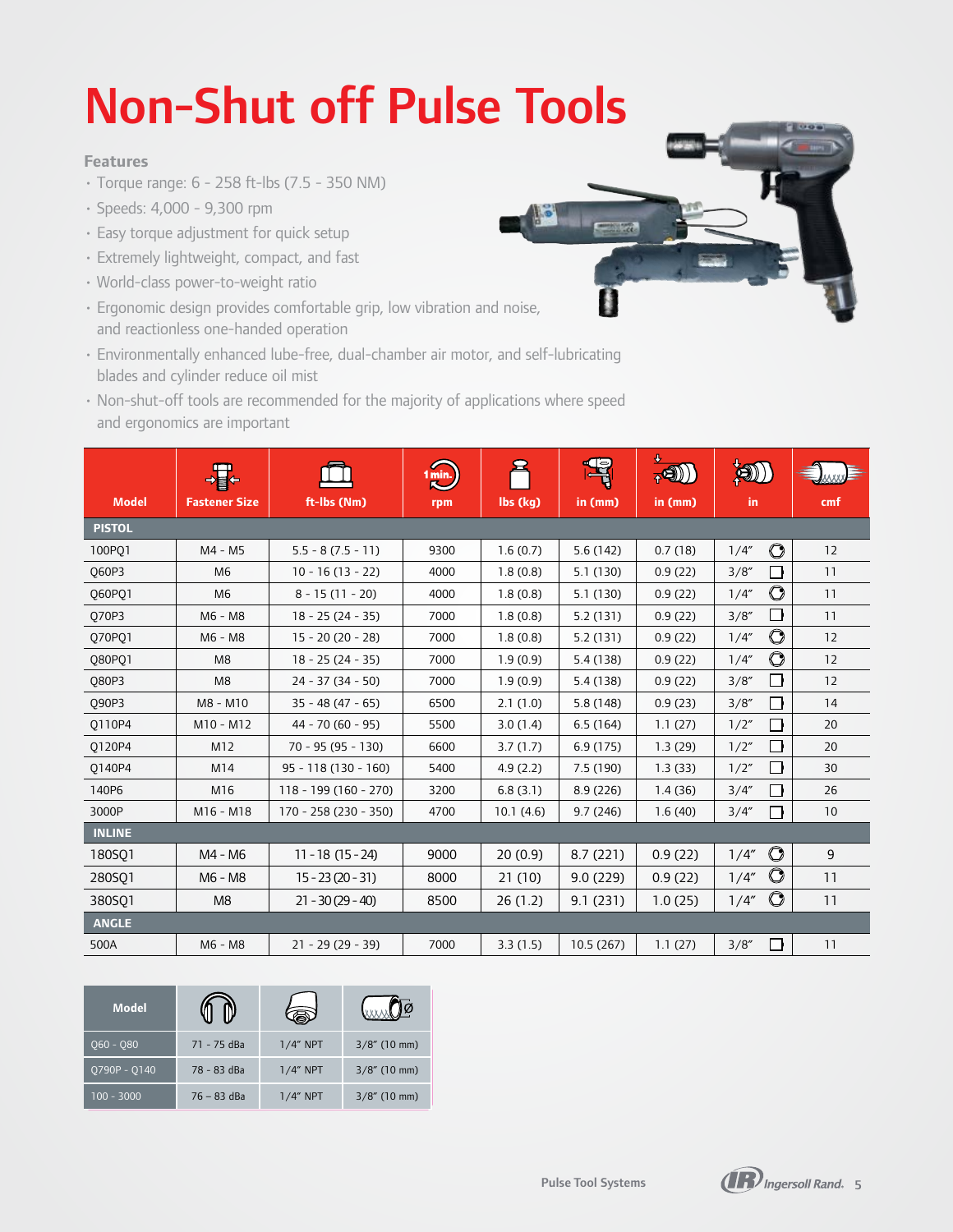# Transducerized Pulse Tools

Ingersoll Rand combines the power, speed and ergonomics of the pulse tool with the sophistication of a torque transducer and microprocessor to create a more powerful, convenient and accurate fastening system. The closed-loop system offers all the advantages of a pulse tool, while providing advanced torque control and data output typically found in a DC fastening system. The new angle encoded series includes the ability to monitor the fastening angle during the tightening process.

- Strain gauge on output shaft and close to the socket for more accurate measurement of torque.
- Non-contacting pickup reduces signal noise, improving torque repeatability.
- Angle monitoring available
- Torque readout.
- End-of-run data.
- Operator visual and audible notification.
- I/O signals for line control.
- Simple programming for fast and easy set-up.

The new QXP Series pulse tools offer a new level of speed, convenience, accessibility, and comfort to the assembly process.

|                 | 小事             |                         | 1 min.<br><b>K</b> |           | $\mathbb{F}$ | ⊕<br><b>AD</b> | 阅          |      |
|-----------------|----------------|-------------------------|--------------------|-----------|--------------|----------------|------------|------|
| <b>Model</b>    |                | ft-Ibs (Nm)             | rpm                | lbs (kg)  | in $(mm)$    | in (mm)        | in         | cmf  |
| <b>PISTOL</b>   |                |                         |                    |           |              |                |            |      |
| OXP60P6         | M <sub>6</sub> | $7.4 - 14.5(10 - 19.5)$ | 6,000              | 2.8(1.26) | 7.0 (179)    | 0.8(21)        | 3/8''      | 9.5  |
| <b>QXP6004</b>  | M6             | $6.3 - 11.8 (8 - 16)$   | 6,000              | 2.8(1.26) | 7.0 (179)    | 0.8(21)        | C<br>1/4'' | 9.5  |
| OXP70P6         | $M6 - M8$      | $13 - 24(18 - 33)$      | 7,000              | 2.8(1.26) | 7.0(179)     | 0.8(21)        | 3/8''      | 11.3 |
| <b>OXP7004</b>  | $M6 - M8$      | $11 - 20(15 - 27)$      | 7,000              | 2.8(1.26) | 7.0 (179)    | 0.8(21)        | O<br>1/4"  | 11.3 |
| OXP80P6         | M <sub>8</sub> | $17 - 33(24 - 46)$      | 7,000              | 3(1.3)    | 7.3 (186)    | 0.8(21)        | 3/8''      | 11.3 |
| OXP90P6         | $M8 - M10$     | $26 - 44(35 - 60)$      | 6,500              | 3.3(1.5)  | 7.7(195)     | 0.9(23)        | 3/8''      | 14.5 |
| <b>OXP110P8</b> | $M10 - M12$    | $35 - 70(48 - 95)$      | 5,500              | 4.1(1.86) | 8.2(209)     | 1.0(25.6)      | 1/2"       | 18.7 |
| <b>OXP120P8</b> | M12            | $48 - 92(65 - 125)$     | 5,900              | 5.4(2.46) | 8.8(223)     | 1.1(29.0)      | 1/2"       | 21.2 |
| <b>OXP140P8</b> | M14            | $55 - 114(75 - 155)$    | 5,200              | 6.3(2.86) | 9.3(235)     | 1.1(29.0)      | 1/2"       | 27.7 |
| <b>OXP150P8</b> | M16            | $81 - 162(110 - 220)$   | 4,200              | 7.5(3.41) | 9.6(241)     | 1.3(32.5)      | 1/2"       | 27.9 |

| <b>Model</b>   |             |         |                 |
|----------------|-------------|---------|-----------------|
| OXP60 - OXP150 | 75 - 87 dba | /4" NPT | $3/8$ " (10 mm) |





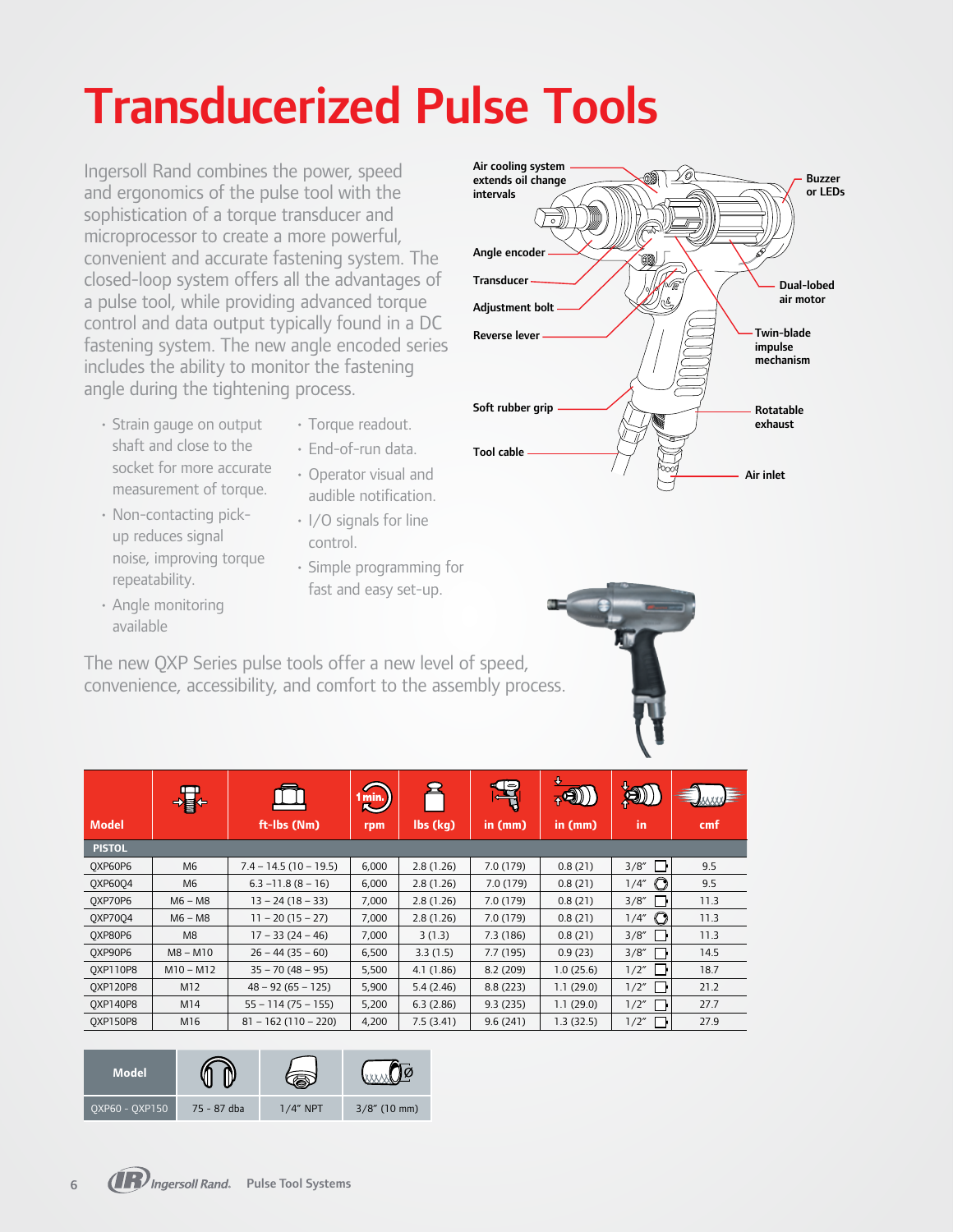# Pulse Systems

We offer a robust portfolio of pulse tools that deliver consistent performance and accuracy. Select the best solution for your application.

| <b>Pulse Systems</b>                     |                             |              |                                             |  |  |  |  |
|------------------------------------------|-----------------------------|--------------|---------------------------------------------|--|--|--|--|
| <b>FEATURES</b>                          | <b>Standard Pulse Tools</b> |              |                                             |  |  |  |  |
|                                          | Non shut-off                | Shut-off     | <b>Transducerized</b><br><b>Pulse Tools</b> |  |  |  |  |
| <b>Fastening Strategies</b>              |                             |              | $\checkmark$                                |  |  |  |  |
| <b>Angle Monitoring</b>                  |                             |              | $\checkmark$                                |  |  |  |  |
| <b>Torque Traceability</b>               |                             |              |                                             |  |  |  |  |
| <b>Closed-Loop Torque Control</b>        |                             |              | $\checkmark$                                |  |  |  |  |
| Visible OK / Not OK Signaling            |                             |              | $\checkmark$                                |  |  |  |  |
| <b>Process Control</b>                   |                             |              |                                             |  |  |  |  |
| <b>Batch &amp; Cycle Counting</b>        |                             |              | $\checkmark$                                |  |  |  |  |
| <b>Operator Error Proofing</b>           |                             | $\checkmark$ | $\checkmark$                                |  |  |  |  |
| <b>Lube Free Air Motors</b>              | ✓                           | ✓            | $\checkmark$                                |  |  |  |  |
| <b>Easy Torque Adjustment</b>            |                             | ✓            |                                             |  |  |  |  |
| High Speed, Compact, Lightweight         | ✓                           | $\checkmark$ | $\checkmark$                                |  |  |  |  |
| <b>Reactionless One-Handed Operation</b> | ✓                           | ✓            |                                             |  |  |  |  |

### **Accessories**

#### Impact Sockets - 6 pt Hex

|      | <b>Type</b>                         | No. of<br><b>Models</b> | <b>Output Range</b><br>in $(mm)$ |  |  |  |  |  |  |  |
|------|-------------------------------------|-------------------------|----------------------------------|--|--|--|--|--|--|--|
|      | <b>IMPACT SOCKETS - INDIVIDUALS</b> |                         |                                  |  |  |  |  |  |  |  |
| 3/8" | Standard                            | 20                      | $1/4$ " – 1" (6 – 22)            |  |  |  |  |  |  |  |
|      | Deep                                | 18                      | $5/16" - 1" (7 - 22)$            |  |  |  |  |  |  |  |
|      | Universal                           | 36                      | $5/16" - 1" (8 - 22)$            |  |  |  |  |  |  |  |
| 1/2" | Standard                            | 32                      | $5/16" - 2-1/4" (8 - 36)$        |  |  |  |  |  |  |  |
|      | Deep                                | 18                      | $5/16" - 2" (8 - 36)$            |  |  |  |  |  |  |  |
|      | Universal                           | 36                      | $5/16" - 1" (8 - 22)$            |  |  |  |  |  |  |  |
| 3/4" | Standard                            | 33                      | $1/2$ " – 2 -1/2" (17 – 50)      |  |  |  |  |  |  |  |
|      | Deep                                | 33                      | $1/2" - 2 - 1/2"$ (17 – 50)      |  |  |  |  |  |  |  |
|      | Universal                           | 29                      | $11/16'' - 1 - 7/8''$ (17 – 46)  |  |  |  |  |  |  |  |

We offer many additional sizes in sockets. Visit www.ingersollrandprocducts.com for a complete offering.

#### Spring Balancers

| l Model           | No. of<br><b>Models</b> | 十旦<br><b>SWL</b><br>$\mathsf{lb}(\mathsf{kq})$             | $\mathbf{v}$<br>ft(m) | $lb$ ( $kq$ )           |
|-------------------|-------------------------|------------------------------------------------------------|-----------------------|-------------------------|
|                   |                         | <b>BALANCERS (SEE LITERATURE LISTED BELOW FOR DETAILS)</b> |                       |                         |
| BHR Series*       |                         | $0.875 - 5.5 (0.39 - 2.5)$                                 | 4.25(1.3)             | $2.6 - 2.9(1.2 - 1.3)$  |
| <b>BLD Series</b> | 4                       | $0.9 - 6.6$ (0.4 - 3.0)                                    | 5.2(1.6)              | $1.3 - 1.5 (0.6 - 0.7)$ |
| <b>BMD Series</b> | 13                      | $2.2 - 22(1 - 10)$                                         | $6.5 - 8.2 (2 - 2.5)$ | $4.4 - 8.8(2 - 4)$      |

\*A hose reel balancer with 1/4" NPT input/output and 18.4 cfm flow capacity.



Impact Sockets